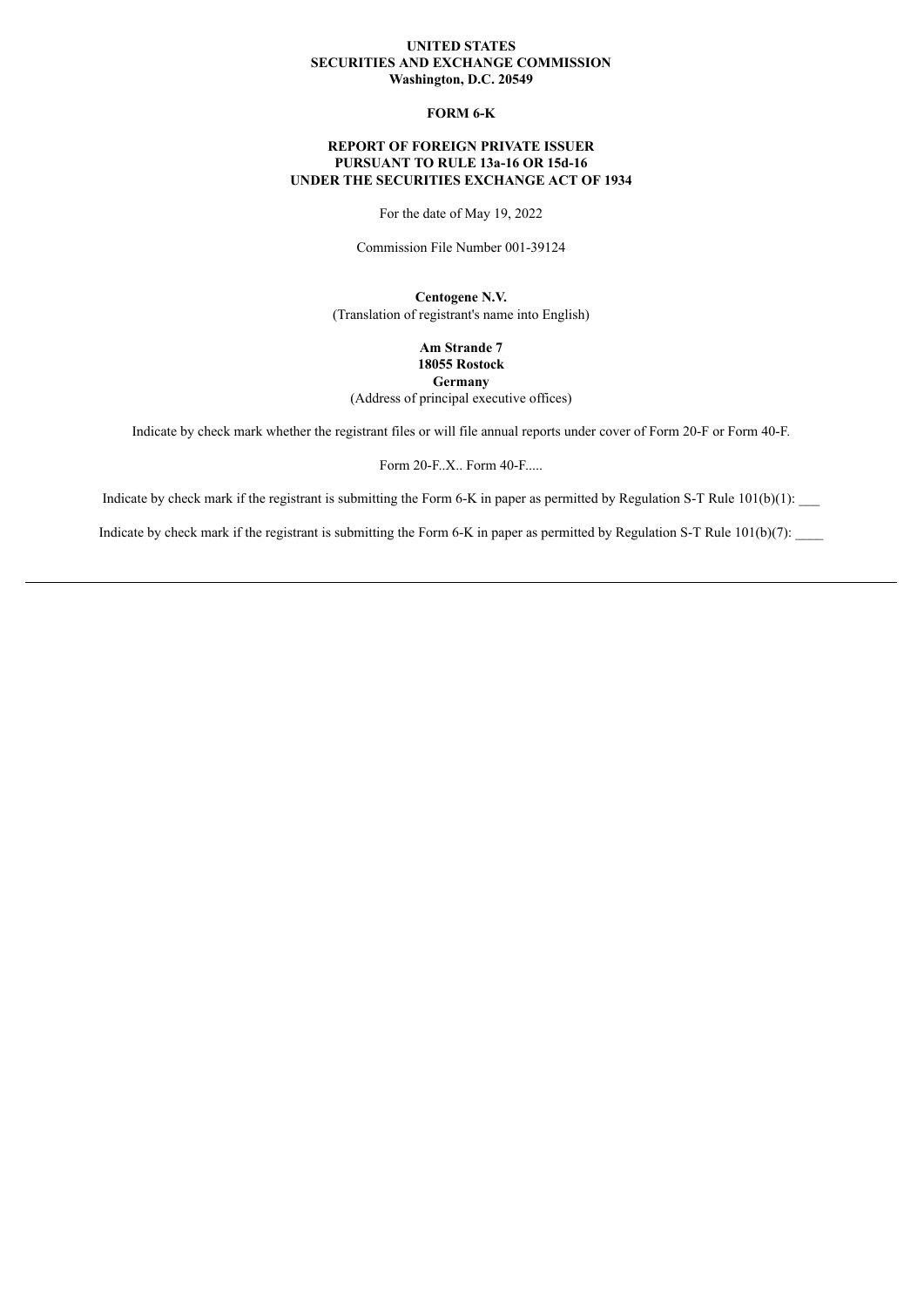# **Centogene N.V.**

On May 19, 2022, Centogene N.V. issued a press release titled "CENTOGENE to Present at the H.C. Wainwright Global Investment Conference".

A copy of the announcement is attached hereto as Exhibit 99.1.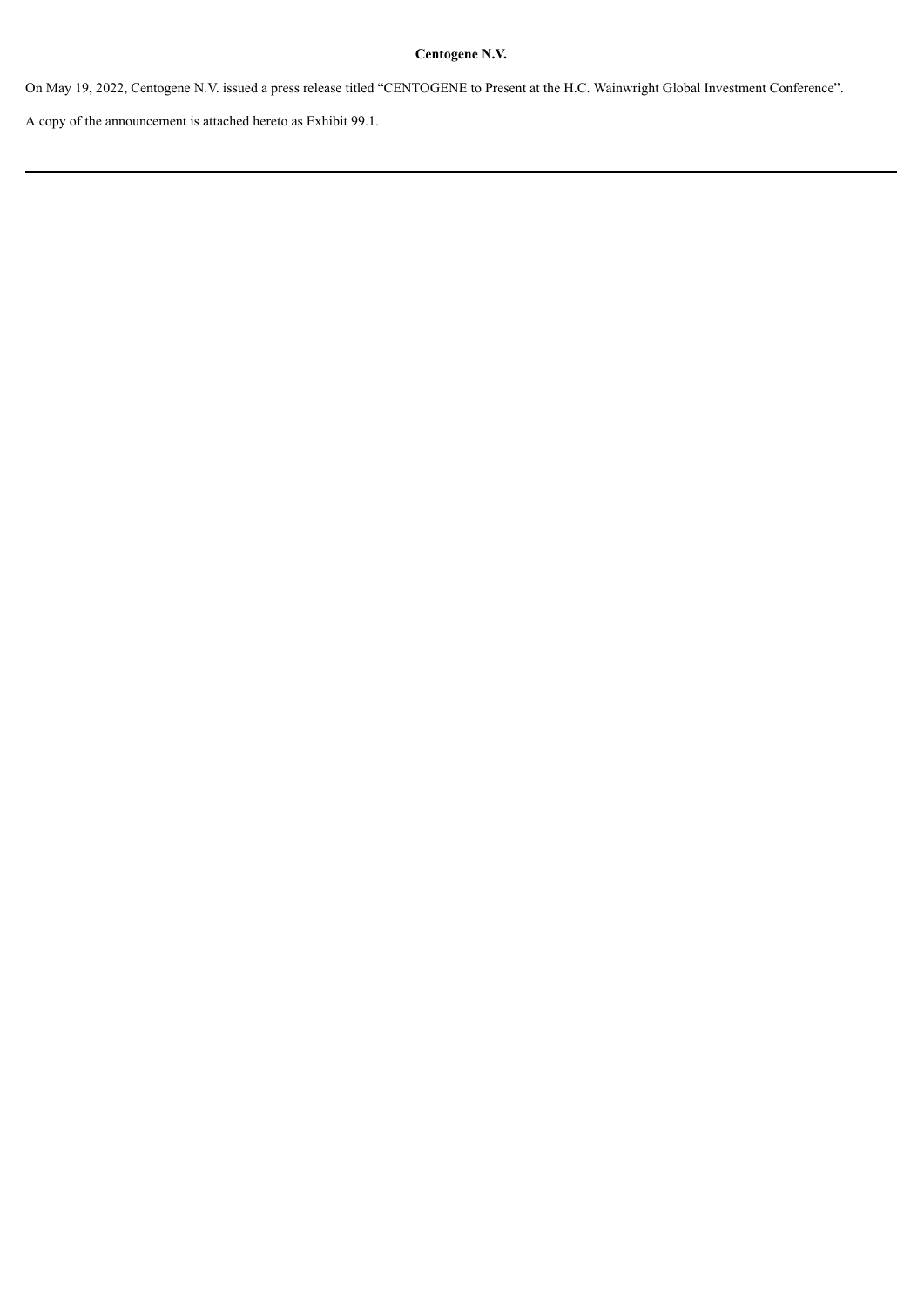### **Signatures**

Pursuant to the requirements of the Securities Exchange Act of 1934, the registrant has duly caused this report to be signed on its behalf by the undersigned, thereunto duly authorized.

Date: May 19, 2022

CENTOGENE N.V.

By: /s/ Miguel Coego Rios Name: Miguel Coego Rios Title: EVP Finance & Legal and Interim CFO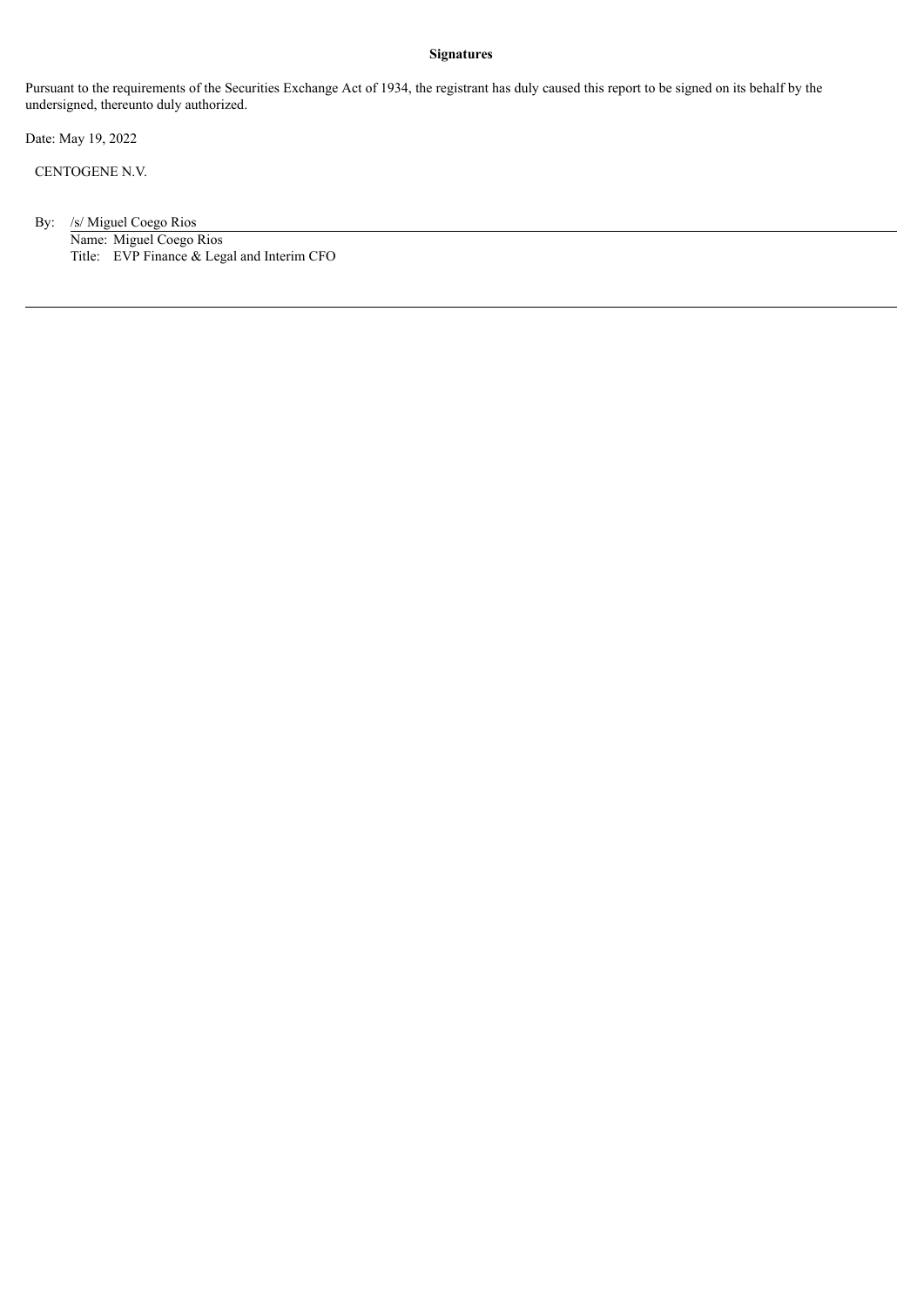# **Exhibit Description of Exhibit**

99.1 Announcement dated May 19, 2022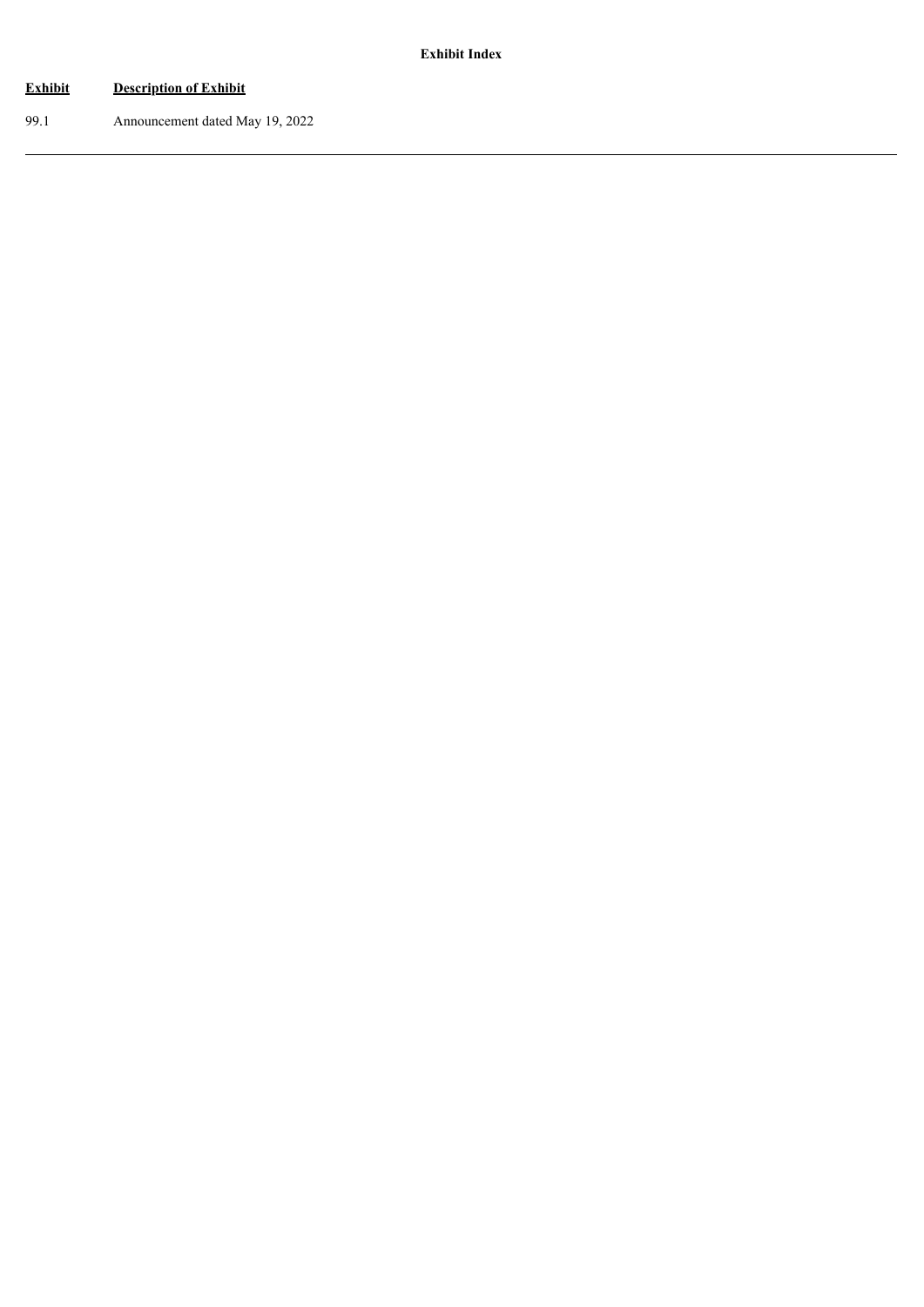

# **CENTOGENE to Present at the H.C. Wainwright Global Investment Conference**

# **CAMBRIDGE, Mass. and ROSTOCK, Germany, and BERLIN, May 19, 2022** (GLOBE NEWSWIRE)

Centogene N.V. (Nasdaq: CNTG), the commercial-stage essential biodata life science partner for rare and neurodegenerative diseases, today announced that Company management will present in the virtual track at the H.C. Wainwright Global Investment Conference being held May 23–26, 2022, and invites investors to participate via virtual one-on-one meetings.

Please see additional details below:

### **H.C. Wainwright Global Investment Conference (Hybrid Conference)**

**Speakers:** Kim Stratton – CEO of Centogene N.V.

Miguel Coego – CFO (ai) of Centogene N.V.

**Format:** Company Presentation & one-on-one meetings

Webcast: Registration Link: https://hcwevents.com/globalconference/

Recording\* will be available starting Tuesday, May 24, 2022, at 07:00 a.m. ET via

CENTOGENE's investor relations website at https://centogene.gcs-web.com/events/event-details/hc-wainwright-globalinvestment-conference

*\*A replay will be available for 90 days following the presentation.*

Please contact your representative at H.C. Wainwright to schedule a virtual one-on-one meeting with CENTOGENE during the conference. For information about the H.C. Wainwright Global Investment Conference, please refer to the events website (https://hcwevents.com/globalconference/).

### **About CENTOGENE**

CENTOGENE engages in diagnosis and research around rare diseases transforming real-world clinical, genetic, and multiomic data to diagnose, understand, and treat rare diseases. Our goal is to bring rationality to treatment decisions and to accelerate the development of new orphan drugs by using our extensive rare disease knowledge and data. CENTOGENE has developed a global proprietary rare disease platform based on our real-world data repository of over 650,000 individuals representing over 120 different countries.

The Company's platform includes epidemiologic, phenotypic, and genetic data that reflects a global population, as well as a biobank of patients' blood samples and cell cultures. CENTOGENE believes this represents the only platform focused on comprehensive analysis of multi-level data to improve the understanding of rare hereditary diseases. It allows for better identification and stratification of patients and their underlying diseases to enable and accelerate discovery, development, and access to orphan drugs. As of December 31, 2021, the Company collaborated with over 30 pharmaceutical partners.

Follow us on LinkedIn

# **Forward-Looking Statements**

This press release contains "forward-looking statements" within the meaning of the U.S. federal